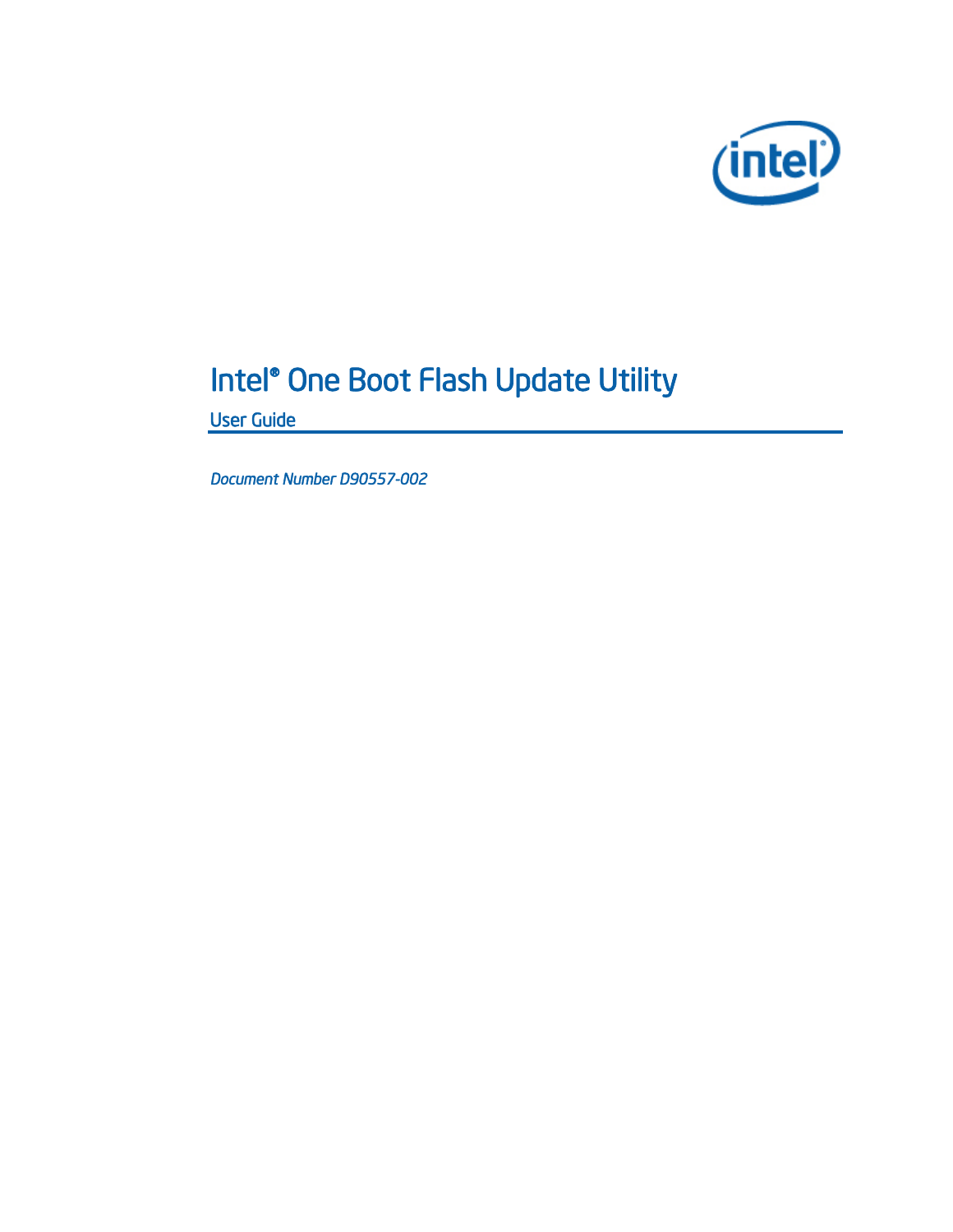### **Legal Statements**

INFORMATION IN THIS DOCUMENT IS PROVIDED IN CONNECTION WITH INTEL® PRODUCTS FOR THE PURPOSE OF SUPPORTING INTEL DEVELOPED SERVER BOARDS AND SYSTEMS. NO LICENSE, EXPRESS OR IMPLIED, BY ESTOPPEL OR OTHERWISE, TO ANY INTELLECTUAL PROPERTY RIGHTS IS GRANTED BY THIS DOCUMENT. EXCEPT AS PROVIDED IN INTEL'S TERMS AND CONDITIONS OF SALE FOR SUCH PRODUCTS, INTEL ASSUMES NO LIABILITY WHATSOEVER, AND INTEL DISCLAIMS ANY EXPRESS OR IMPLIED WARRANTY, RELATING TO SALE AND/OR USE OF INTEL PRODUCTS INCLUDING LIABILITY OR WARRANTIES RELATING TO FITNESS FOR A PARTICULAR PURPOSE, MERCHANTABILITY, OR INFRINGEMENT OF ANY PATENT, COPYRIGHT OR OTHER INTELLECTUAL PROPERTY RIGHT.

UNLESS OTHERWISE AGREED IN WRITING BY INTEL, THE INTEL PRODUCTS ARE NOT DESIGNED NOR INTENDED FOR ANY APPLICATION IN WHICH THE FAILURE OF THE INTEL PRODUCT COULD CREATE A SITUATION WHERE PERSONAL INJURY OR DEATH MAY OCCUR.

Intel may make changes to specifications and product descriptions at any time, without notice. Designers must not rely on the absence or characteristics of any features or instructions marked "reserved" or "undefined." Intel reserves these for future definition and shall have no responsibility whatsoever for conflicts or incompatibilities arising from future changes to them. The information here is subject to change without notice. Do not finalize a design with this information.

The products described in this document may contain design defects or errors known as errata which may cause the product to deviate from published specifications. Current characterized errata are available on request.

Contact your local Intel sales office or your distributor to obtain the latest specifications and before placing your product order.

Intel, Intel Core, and Xeon are trademarks of Intel Corporation in the U.S. and other countries.

Microsoft, Windows, and the Windows logo are trademarks, or registered trademarks of Microsoft Corporation in the United States and/or other countries.

**\*** Other names and brands may be claimed as the property of others.

Copyright **©** 2004–2007 Intel Corporation. All rights reserved.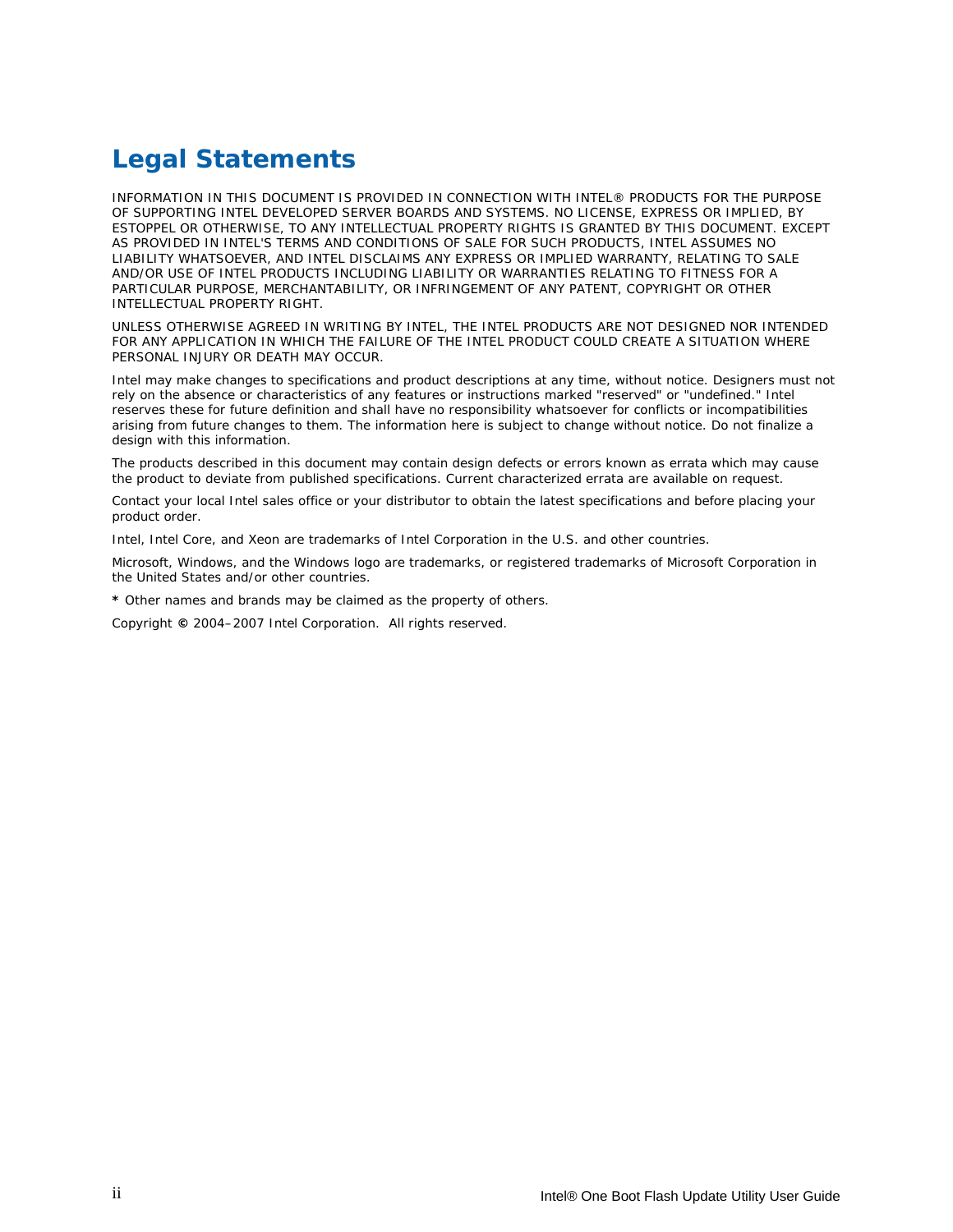## **Contents**

| <b>Introduction</b>                         |   |
|---------------------------------------------|---|
| <b>Running Intel® One Boot Flash Update</b> |   |
| <b>Error Exit Codes</b>                     |   |
| <b>Supported Intel® Server Boards</b>       | 5 |
| <b>Glossary</b>                             |   |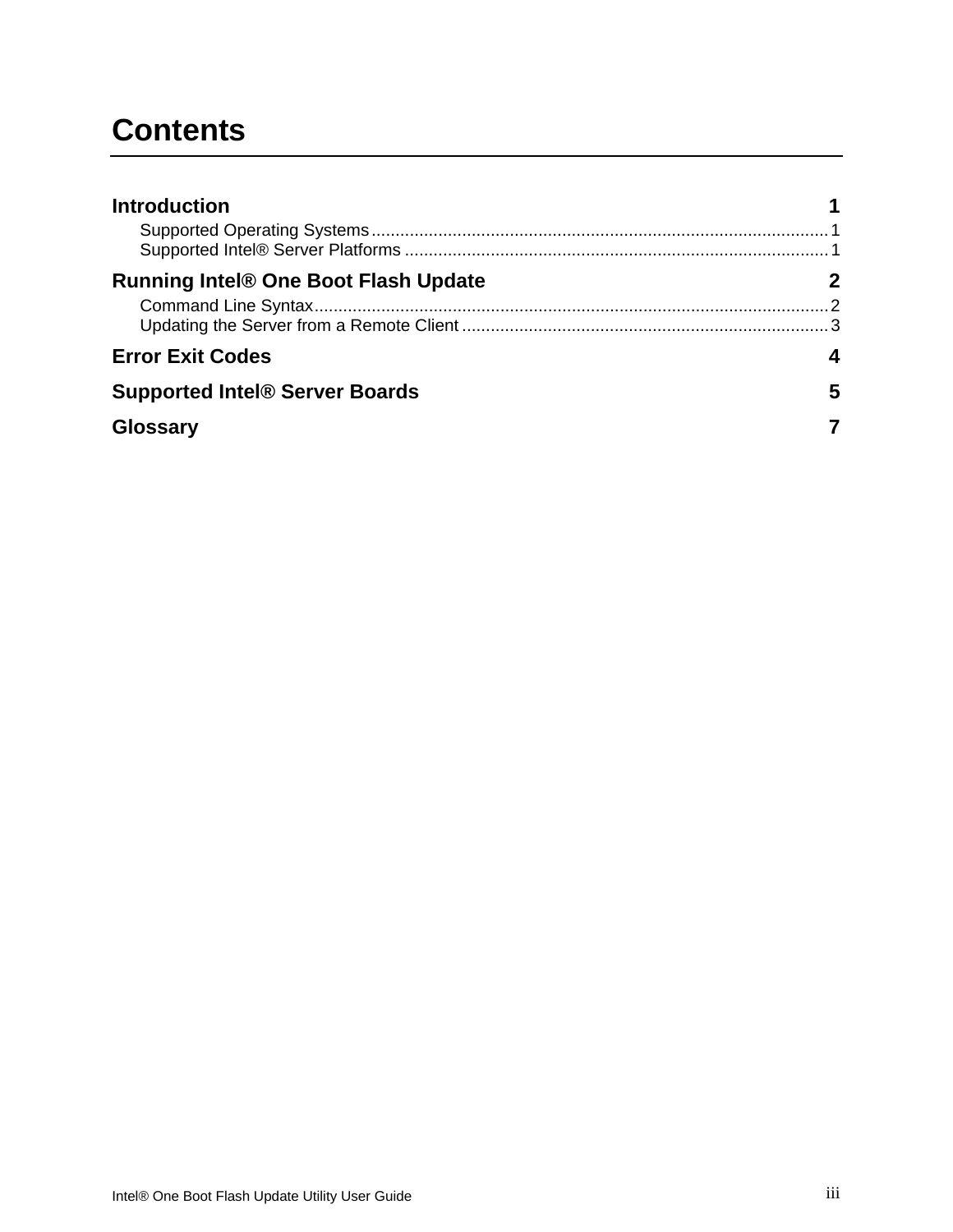This page intentionally left blank.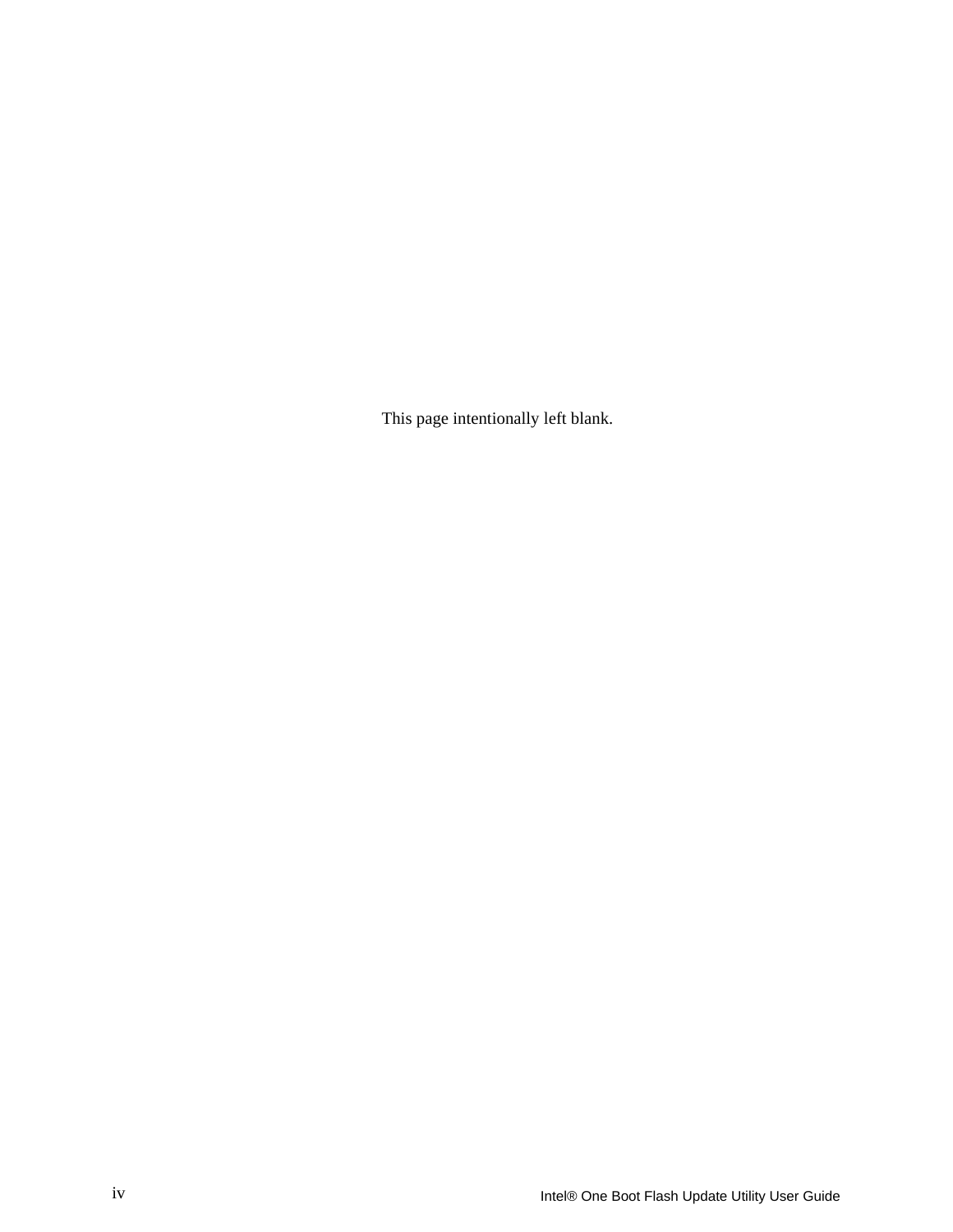### <span id="page-4-0"></span>**Introduction**

The Intel® One-Boot Flash Update (Intel OFU) Utility updates the System BIOS, Baseboard Management Controller (BMC) firmware, Hot-swap Controller (HSC) firmware, Field Replaceable Unit firmware, and Sensor Data Record (SDR) firmware on the Intel server while the operating system is running. The utility may be launched from a command prompt in Windows, Linux, or the Windows Preinstallation Environment 2005. This utility can also update the optional Intel Local Control Panel firmware on Quad- and Dual-Core Intel® Xeon® Processor-Based Servers from Intel.

The BMC boot block, Intel Local Control Panel, HSC, and FRU updates takes effect immediately when the utility executes. The System BIOS, BMC Op Code, SDR and BMC Platform Information Area (PIA) updates are programmed into their respective secondary flash areas and the utility sets an internal flag in the BIOS and BMC to indicate that the update occurred. After a system reset, the newer version of the System BIOS, BMC, and SDRs are validated and activated.

This utility can be executed remotely through a secure network connection using a Telnet Client and Terminal Services in Windows or using a Telnet Client and Remote Shell under Linux.

### **Supported Operating Systems**

This utility runs on the Windows, Red Hat Linux, and SuSE Linux Operating Systems supported by Intel System Management Software unless otherwise noted in the Release Notes or the Supported Operating System list for your specific Intel server platform. The Intel Server Board S5000PAL, S5000PSL, and S5000VSA also supports Intel OFU on the Microsoft Windows Preinstallation Environment 2005 operating system included with Microsoft Windows Server 2003 SP1 and Microsoft Windows XP SP2.

### **Supported Intel® Server Platforms**

Refer to the list of supported Intel Server Platforms at the end of this document, or information on your server at <http://support.intel.com/support/motherboards/server/>.

#### **NOTE**

*The Intel S3000 family of server platforms only supports BIOS updates using Intel OFU.*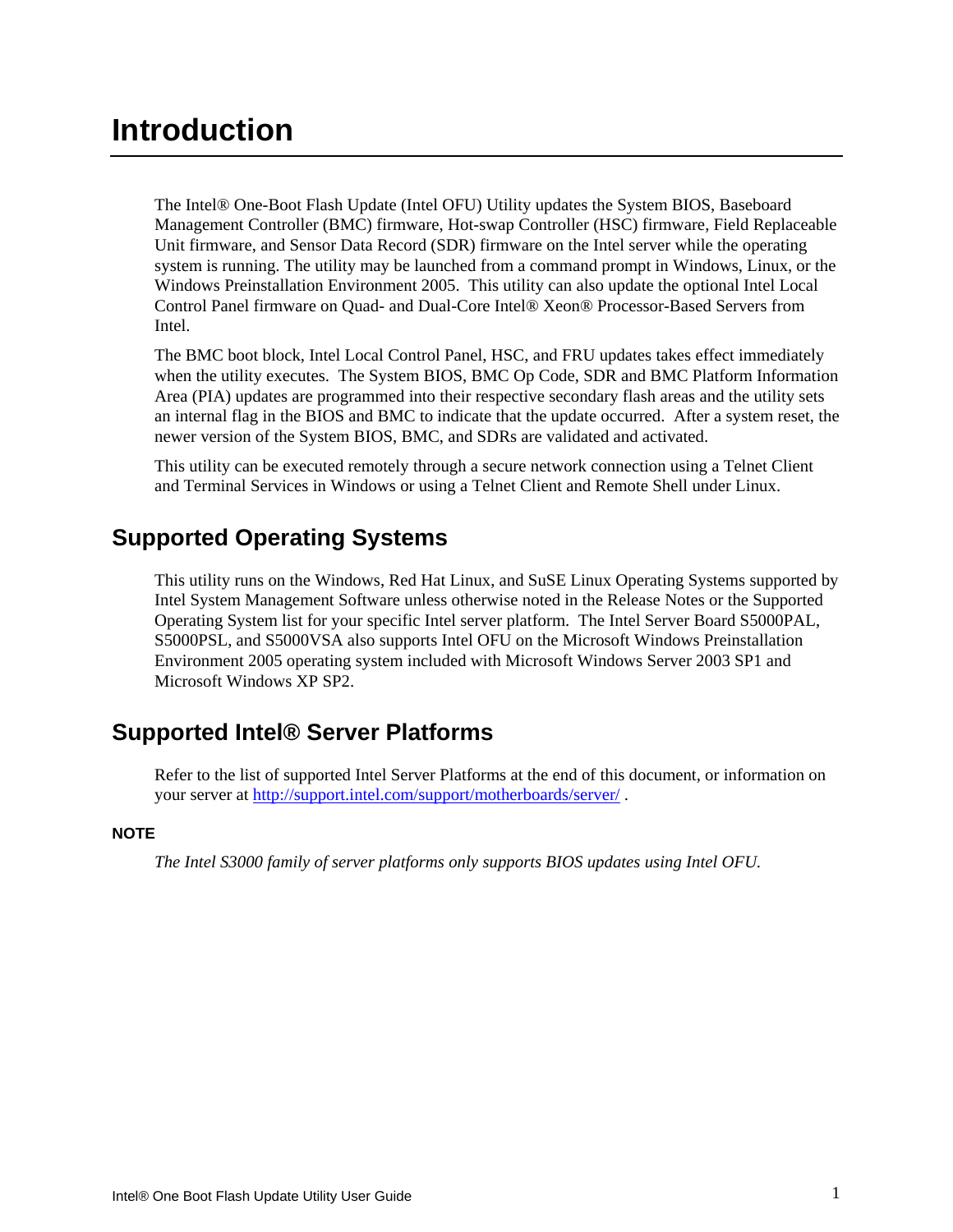## <span id="page-5-0"></span>**Running Intel® One Boot Flash Update**

The Intel OFU utility is run by executing the flashupdt command from a command prompt.

#### **NOTES**

*In order to run this utility, you must first set the working directory to the directory where the utility is installed. This is required because the utility depends on certain files that are expected to be located in the working directory.* 

*Intel OFU requires Windows administrative or Linux root permissions.* 

### **Command Line Syntax**

#### **Syntax:**

**flashupdt** [**-i**] [**-u** <*URL or path*>] [**-c**] [**-h**|**?**]

#### **Description:**

Updates the System BIOS or firmware on the local server with the System BIOS or firmware specified in the Intel OFU configuration file provided with the update package.

#### **Options:**

| $[-i]$ | Displays the version information for the currently running System BIOS, BMC,<br>and SDR. If the $-i$ option is specified with the $-i$ option, the utility displays the<br>version information of the update package files.                                                                                   |                                        |
|--------|---------------------------------------------------------------------------------------------------------------------------------------------------------------------------------------------------------------------------------------------------------------------------------------------------------------|----------------------------------------|
| $[-u]$ | Performs the System BIOS and firmware update. The < <i>URL</i> or path> parameter<br>specifies the location where the files required for the update are located. The value<br>of < <i>URL</i> or path> can be a local file system path, an FTP server, or an HTTP<br>server. Examples of using the -u option: |                                        |
|        | $-u$                                                                                                                                                                                                                                                                                                          | Specifies the current local directory. |
|        | $-u$ http:// $\langle I$ P address or URL $\rangle$ / $\langle$ path $\rangle$                                                                                                                                                                                                                                | Specifies an HTTP server.              |
|        | $-u$ ftp:// <login:password>@<br/><server address="" ip="" name="" or="">/<path></path></server></login:password>                                                                                                                                                                                             | Specifies an FTP server.               |
|        | If $-u$ is used in conjunction with $-i$ , no update is performed. Only the package<br>information is displayed.                                                                                                                                                                                              |                                        |
| $[-c]$ | Cancels all pending update operations of the BIOS, BMC and SDR that were<br>performed using the utility. The utility resets the internal flags in the BIOS, BMC<br>and SDR to cancel the update operation, whether there is one or not. FRU updates<br>take effect immediately.                               |                                        |
| $-h ?$ | Displays command line help information.                                                                                                                                                                                                                                                                       |                                        |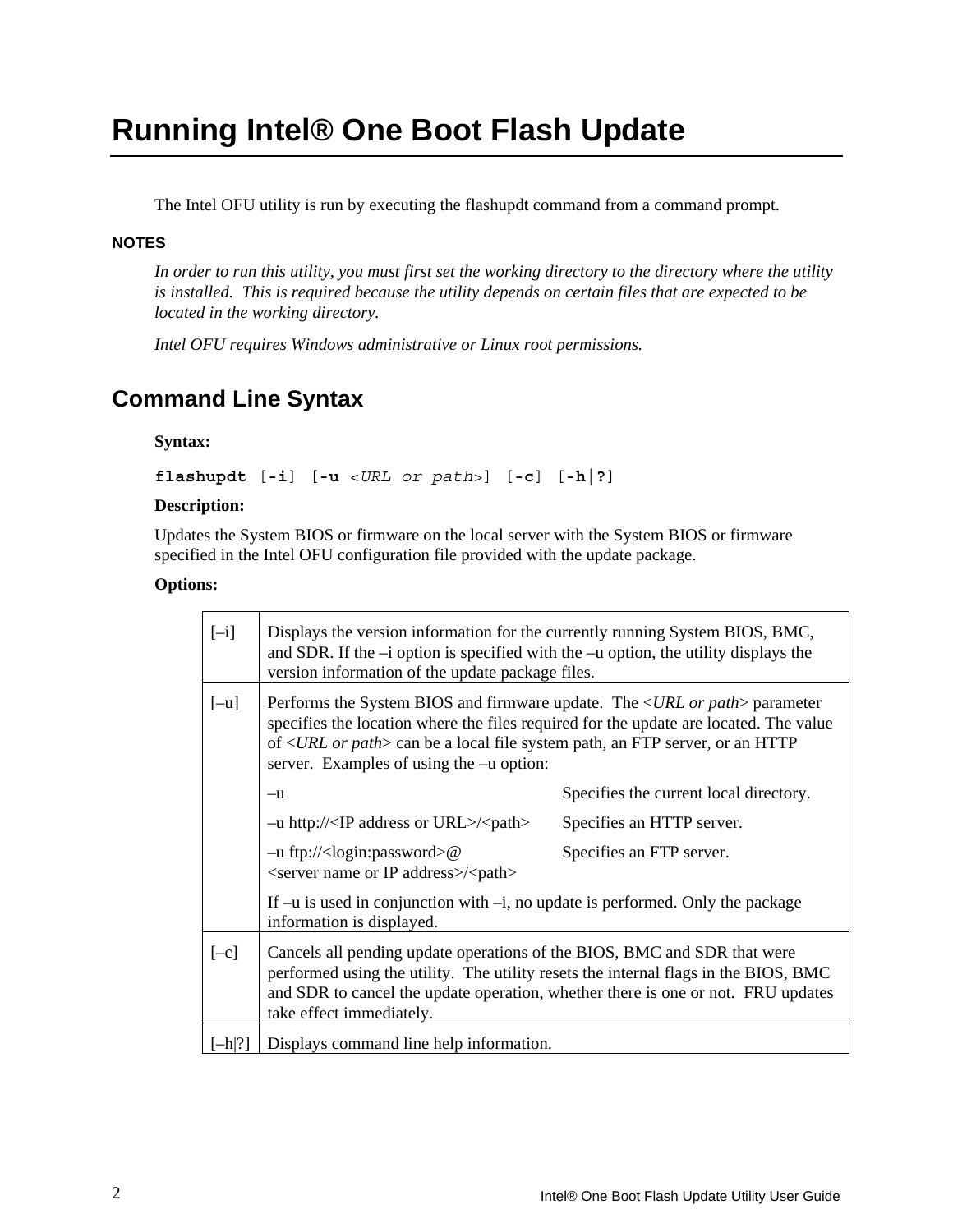#### <span id="page-6-0"></span>**Syntax examples:**

**flashupdt –u ftp://ftp.examplesite.com/UpdatePackage/ServerName flashupdt –u "ftp://ftp.examplesite.com/Update Package/Server Name" flashupdt –u ftp://Kevin:87w09@ftp.examplesite.com/UpdatePackage/ServerName For Windows: flashupdt –u c:\UpdatePackage\ServerName For Linux: flashupdt –u /UpdatePackage/ServerName** 

### **Updating the Server from a Remote Client**

This utility can be executed remotely via a secure network connection using a Telnet Client and Terminal Services in Windows, or using a Telnet Client and Remote Shell under Linux. See your operating system documentation for further information on remotely logging-in and executing commands.

Once you have logged-in remotely, you can use the syntax described above. This process can be scripted to allow remote updates of multiple servers.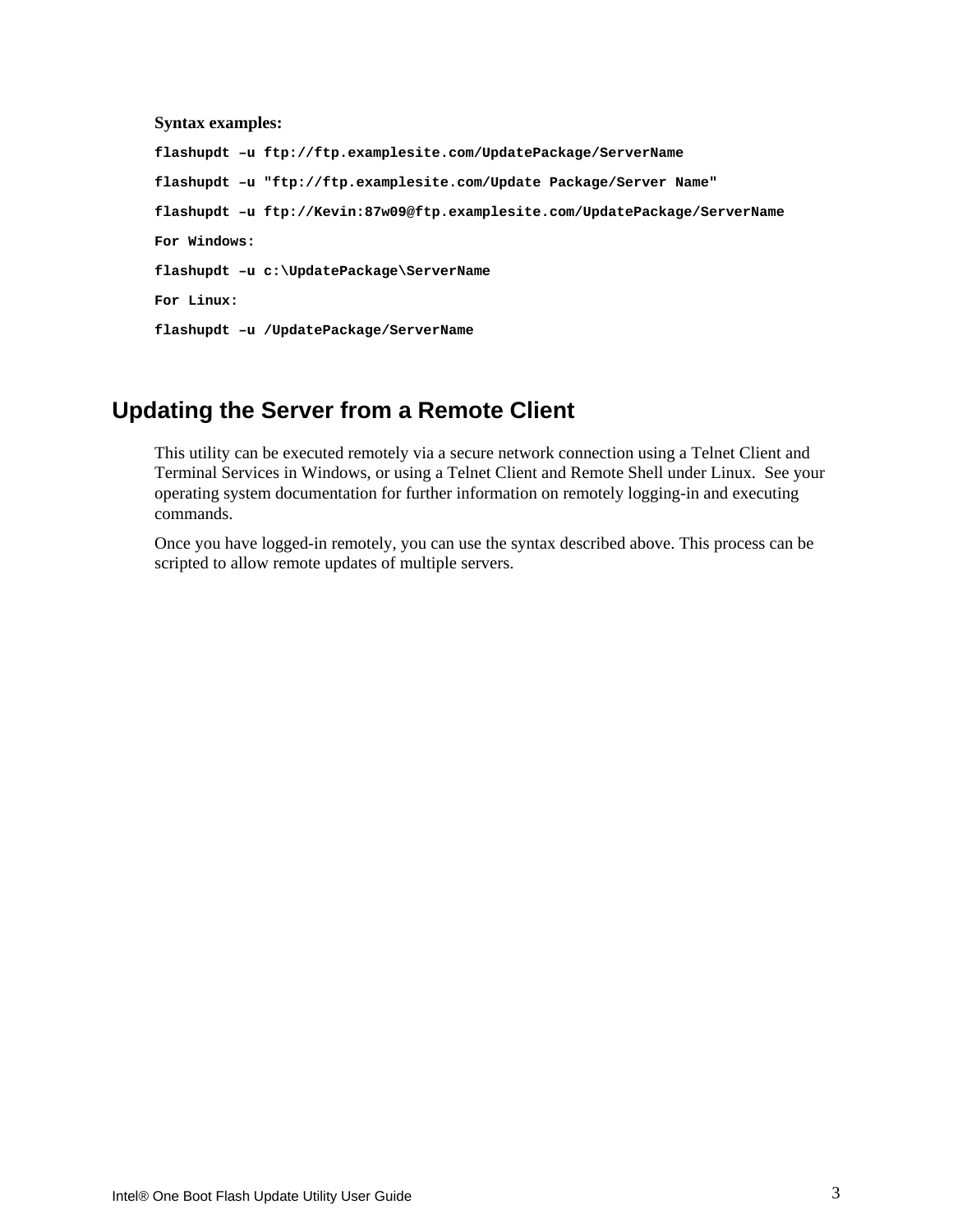## <span id="page-7-0"></span>**Error Exit Codes**

The following error codes may be used when the Intel OFU utility is run from a script.

**Note:** the update configuration file (.cfg) may use the ERRORLEVEL command to override these values.

| Value          | <b>Description</b>                                                                                                                                                                      |
|----------------|-----------------------------------------------------------------------------------------------------------------------------------------------------------------------------------------|
| 0              | Successful termination                                                                                                                                                                  |
|                | Invalid invocation or unknown command line argument                                                                                                                                     |
| $\overline{2}$ | File was not found                                                                                                                                                                      |
| 3              | Unable to read a file                                                                                                                                                                   |
| $\overline{4}$ | The file update package is incompatible with the target server                                                                                                                          |
| 5              | A file in the update package is invalid or unsupported                                                                                                                                  |
| 6              | Firmware interface failure (an error occurred when reading or writing to the BMC, setting the<br>update notification, or updating the BMC, FRU, HSC, Intel Local Control Panel, or SDR) |
|                | BIOS interface failure (an error occurred when reading the BIOS ID, setting the update<br>notification, or updating the System BIOS)                                                    |
| 8              | Insufficient rights (the user must have Administrator or root rights)                                                                                                                   |
| 9              | Utility is already running in another process                                                                                                                                           |
| 10             | Utility initialization failed                                                                                                                                                           |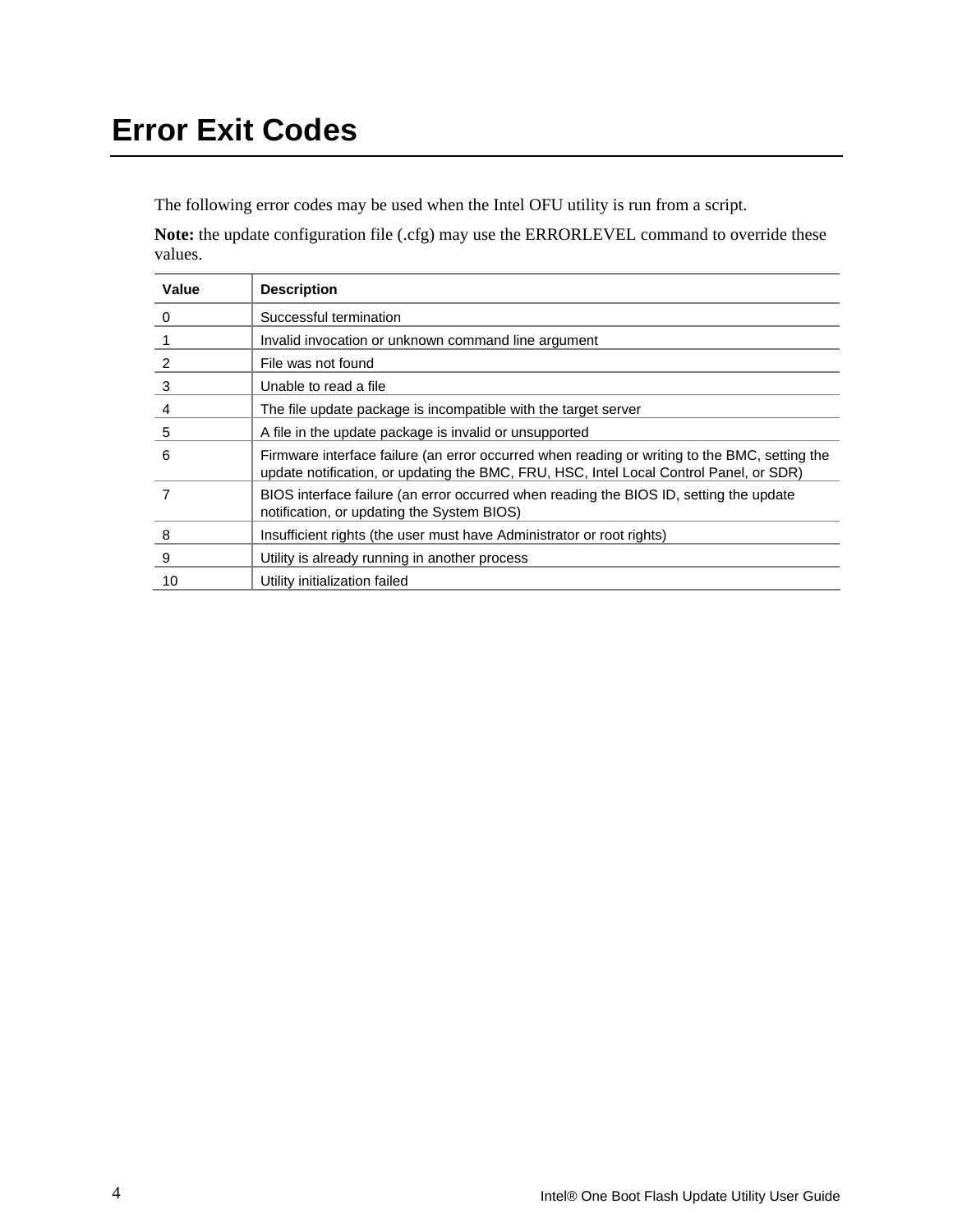## <span id="page-8-0"></span>**Supported Intel® Server Boards**

This utility supports the following Intel® Server Boards:

- Intel Entry Server Board SE7221BK1-E
- Intel Server Board SE7320SP2
- Intel Server Board SE7320VP2
- Intel Server Board SE7520AF2
- Intel Server Board SE7520BD2
- Intel Server Board SE7520JR2
- Intel Server Board SE7525GP2
- Intel Server Platforms SR6850HW4, SR6850HW4M, SR4850HW4 and SR4850HW4M
- Intel Server Board S5000PAL
- Intel Server Board S5000PSL
- Intel Server Board S5000VSA
- Intel Server Board S5000PHB
- Intel Server Board S5000XVN
- Intel Server Board S5000XSL
- Intel Sever Board S5000SAL
- Intel Server Board S5400RA
- Intel Server Board S3000AH
- Intel Server Board S3000AHV
- Intel Server Board S3000PT
- Intel Server Board S7000FC4UR
- Intel Server Board S3200SH
- Intel Server Board X38ML
- Intel Server Board S5400SF

To find the latest Intel OFU update package for your server, refer to <http://support.intel.com/motherboards/server/>.

For installation instructions, refer to the separate installation instructions provided with the software, or, if you have a web-based distribution of the software, refer to the Readme file provided with the download.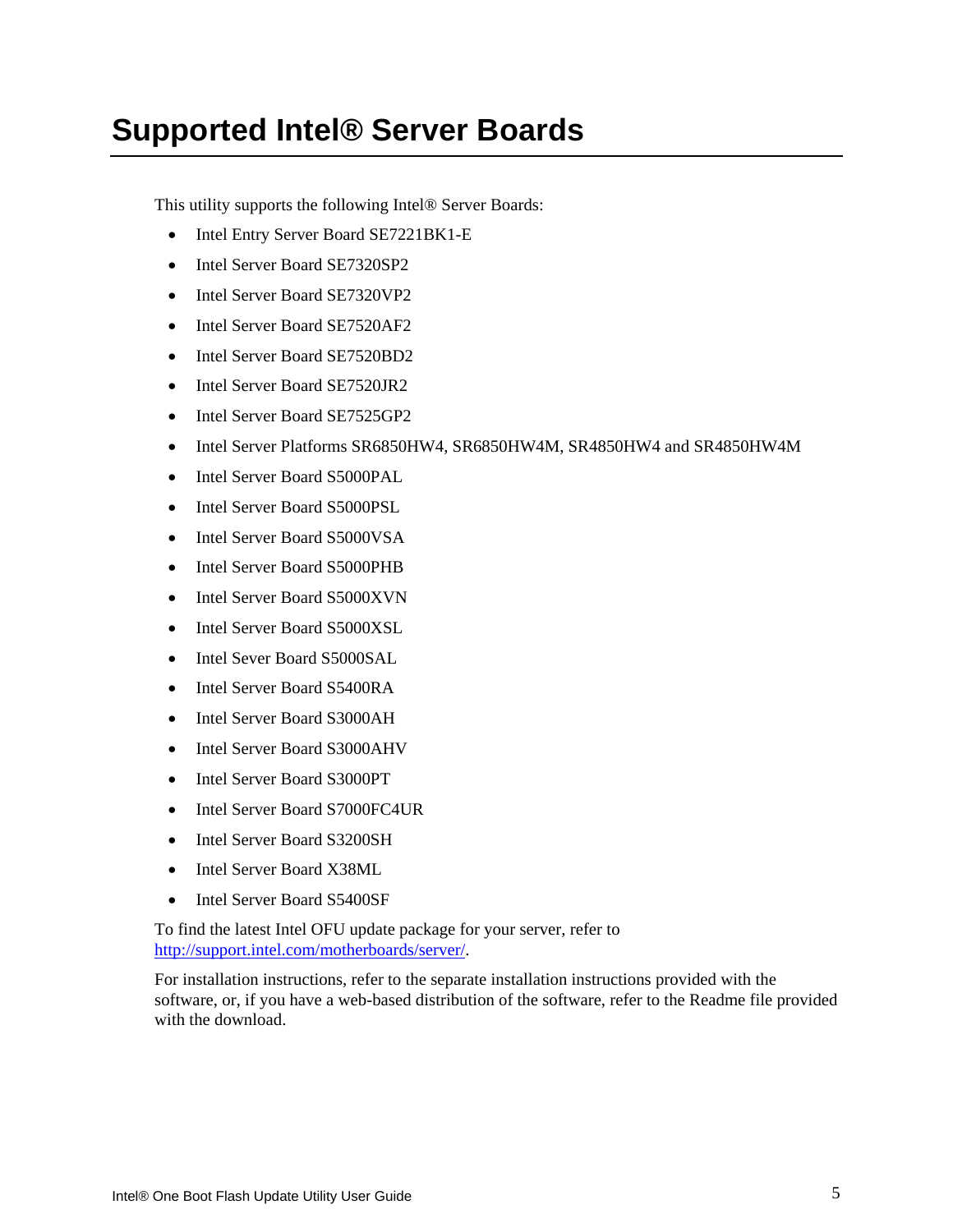#### **NOTE**

*The Intel S3000 family of server platforms only supports BIOS updates using Intel OFU.*